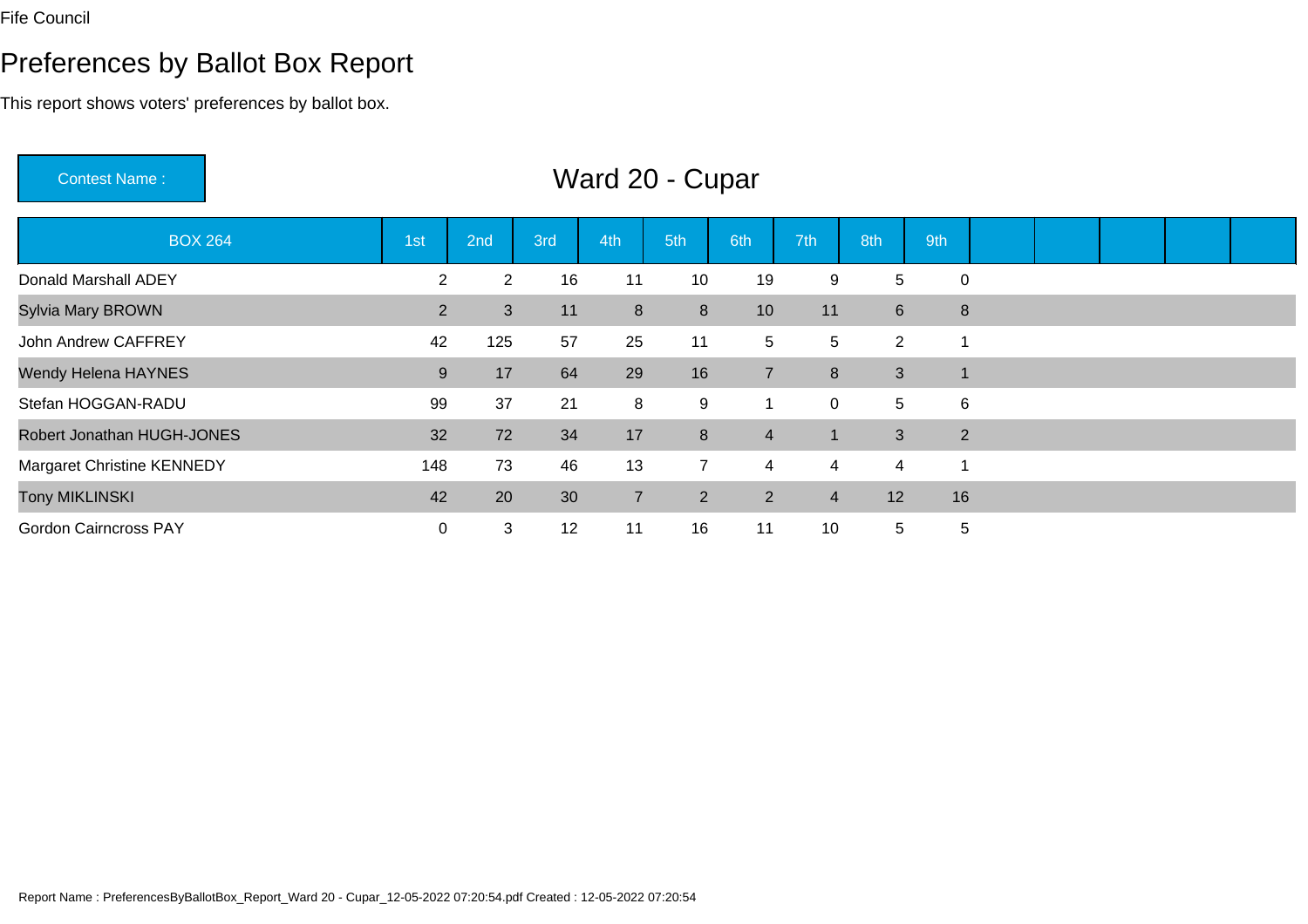# Preferences by Ballot Box Report

This report shows voters' preferences by ballot box.

Contest Name :

# Ward 20 - Cupar

| <b>BOX 265</b>                    | 1st | 2nd            | 3rd            | 4th            | 5th             | 6th            | 7th            | 8th            | 9th            |                |  |  |
|-----------------------------------|-----|----------------|----------------|----------------|-----------------|----------------|----------------|----------------|----------------|----------------|--|--|
| Donald Marshall ADEY              |     | 4              | 8              | 10             | 6               | 5              | 6              | 3              |                |                |  |  |
| <b>Sylvia Mary BROWN</b>          |     | 3 <sup>2</sup> | 8              | $\overline{5}$ | $\mathbf{3}$    | 3              | $\mathbf{3}$   | 3              |                | $6\phantom{1}$ |  |  |
| John Andrew CAFFREY               | 32  | 86             | 37             | 6              | $5\phantom{.0}$ | 3              | $\overline{2}$ | $\mathbf 0$    | $\mathbf 0$    |                |  |  |
| <b>Wendy Helena HAYNES</b>        | 8   | 14             | 28             | 17             | 8               | $\overline{2}$ | 6              | -1             |                | $\overline{0}$ |  |  |
| Stefan HOGGAN-RADU                | 91  | 14             | 9              | $\overline{4}$ | 3               |                | $\overline{0}$ | 1              | 5              |                |  |  |
| Robert Jonathan HUGH-JONES        | 11  | 37             | 21             | 5 <sup>5</sup> | $6\phantom{1}$  | 3              | -1             | 3              |                |                |  |  |
| <b>Margaret Christine KENNEDY</b> | 89  | 66             | 21             | 12             | -1              |                | $\overline{2}$ | 1              | $\overline{0}$ |                |  |  |
| <b>Tony MIKLINSKI</b>             | 30  | 8              | 23             | 2              | $2^{\circ}$     | 3              | 3              | $6\phantom{1}$ | $\overline{7}$ |                |  |  |
| <b>Gordon Cairncross PAY</b>      |     | 4              | $\overline{2}$ | 6              | 6               | $\overline{7}$ | 4              | 6              | 3              |                |  |  |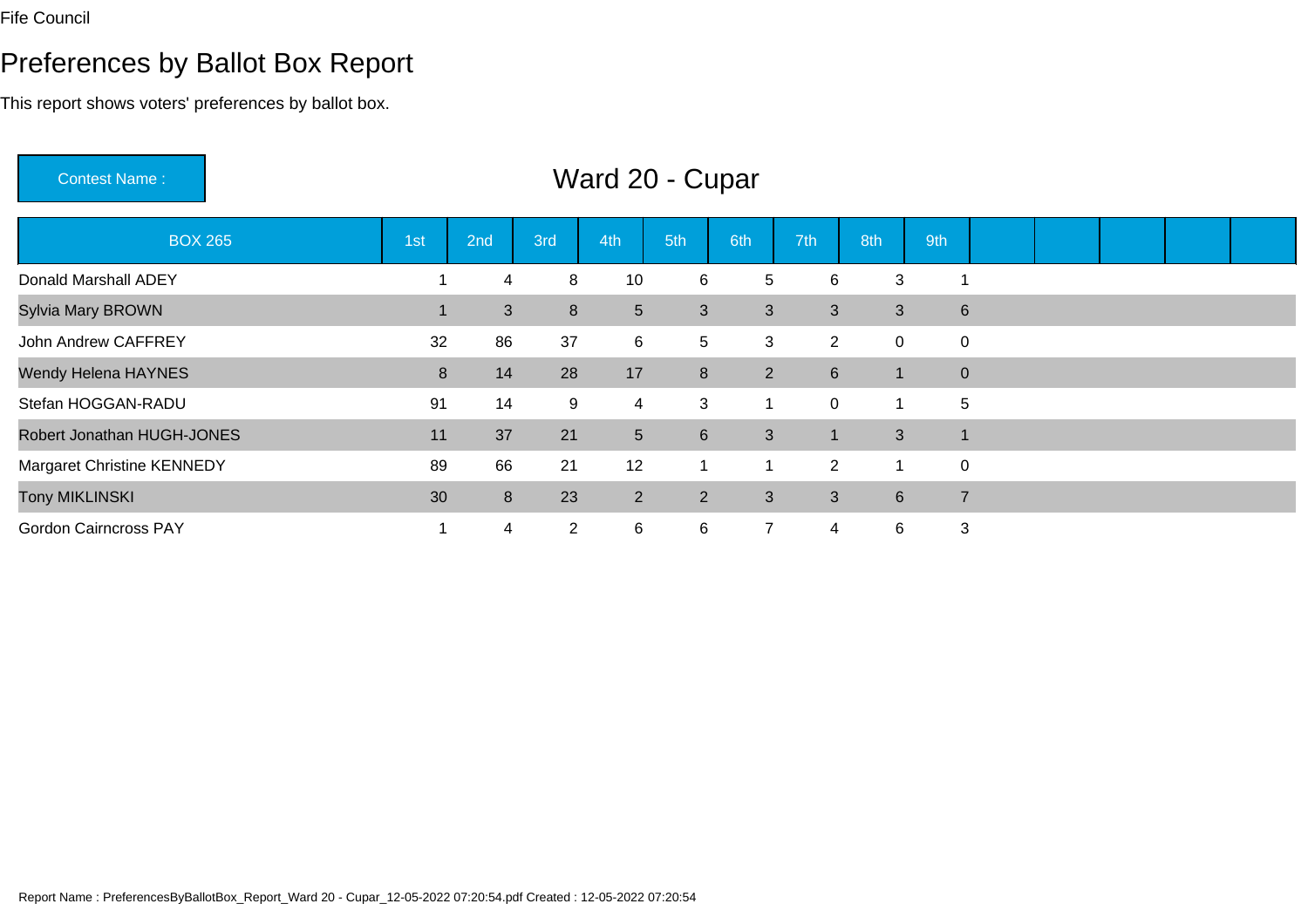### Preferences by Ballot Box Report

This report shows voters' preferences by ballot box.

Contest Name : Ward 20 - CuparBOX 266, 263 1st 2nd 3rd 4th 5th 6th 7th 8th 9th Donald Marshall ADEY1 2 10 14 6 5 8 2 2 Sylvia Mary BROWNN 3 5 6 5 4 5 5 4 6 John Andrew CAFFREY1 1 38 1 37 1 3 2 2 2 0 Wendy Helena HAYNESS 14 14 36 16 20 6 2 3 0 Stefan HOGGAN-RADUU 3 3 3 2 0 3 Robert Jonathan HUGH-JONESS 18 59 21 12 4 3 2 2 0 Margaret Christine KENNEDYY 117 74 31 7 6 2 4 1 1 Tony MIKLINSKI 36 <sup>15</sup> <sup>23</sup> <sup>5</sup> <sup>1</sup> <sup>2</sup> <sup>2</sup> <sup>8</sup> <sup>10</sup> Gordon Cairncross PAYY 2 3 19 7 8 7 4 6 4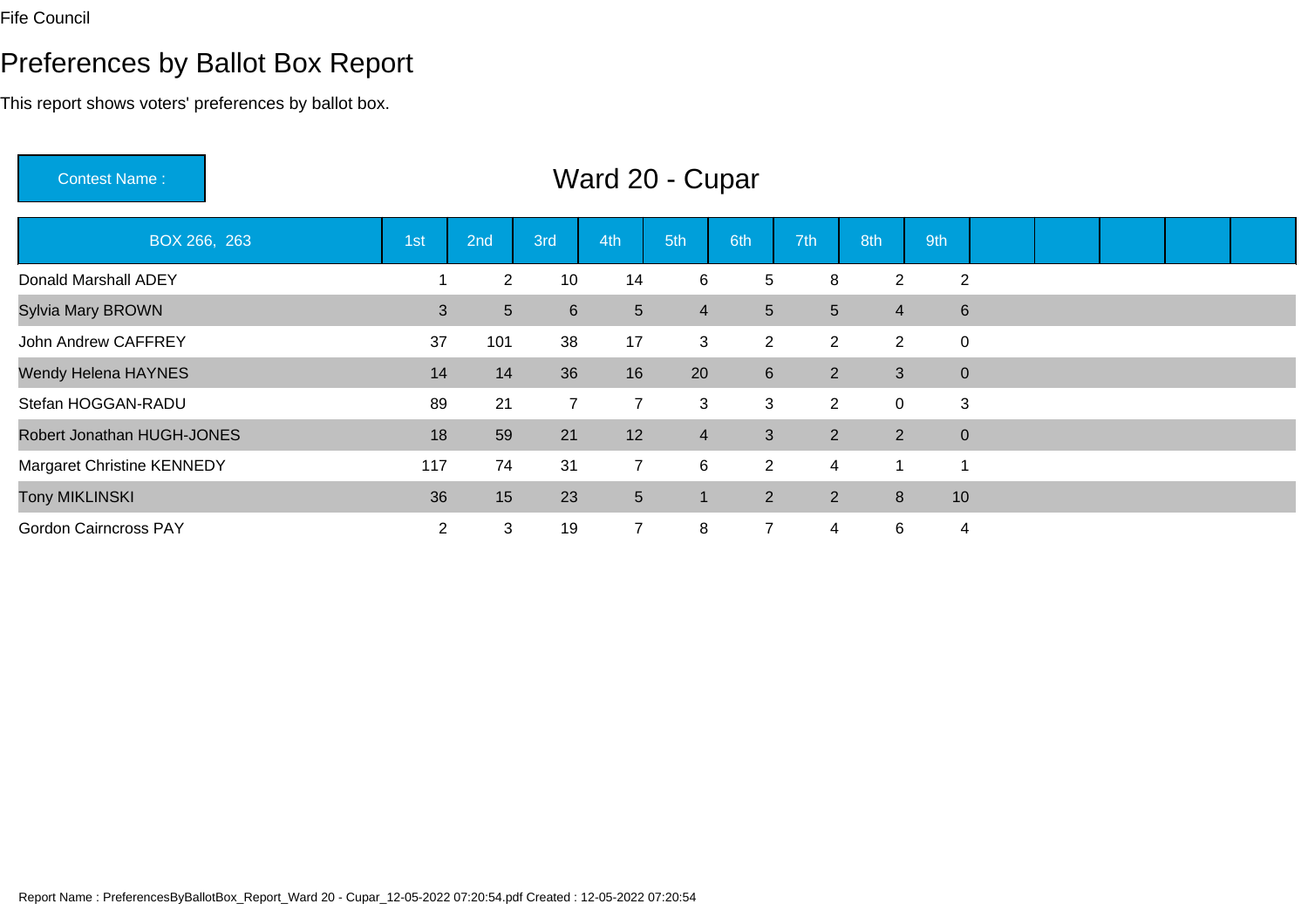Gordon Cairncross PAY

### Preferences by Ballot Box Report

This report shows voters' preferences by ballot box.

Contest Name : Ward 20 - CuparBOX 267 1st 2nd 3rd 4th 5th 6th 7th 8th 9th Donald Marshall ADEY1 1 7 10 5 3 7 2 0 Sylvia Mary BROWNN 2 9 11 6 3 5 2 3 4 John Andrew CAFFREY <sup>68</sup> <sup>44</sup> <sup>24</sup> <sup>15</sup> <sup>9</sup> <sup>3</sup> <sup>1</sup> <sup>0</sup> <sup>0</sup> Wendy Helena HAYNES5 13 23 26 17 10 4 4 2 0 Stefan HOGGAN-RADUU 100 19 17 4 1 2 2 1 4 Robert Jonathan HUGH-JONESS 10 48 16 10 4 1 2 4 1 Margaret Christine KENNEDY <sup>57</sup> <sup>80</sup> <sup>33</sup> <sup>10</sup> <sup>4</sup> <sup>2</sup> <sup>0</sup> <sup>0</sup> <sup>0</sup> Tony MIKLINSKI17 and 2012 and 2014 and 2017 and 2017 and 2017 and 2017 and 2017 and 2017 and 2017 and 2017 and 2017 and 2017 <sup>9</sup> <sup>31</sup> <sup>5</sup> <sup>1</sup> <sup>1</sup> <sup>2</sup> <sup>6</sup> <sup>7</sup>

Y 1 4 2 7 5 5 5 4 3 3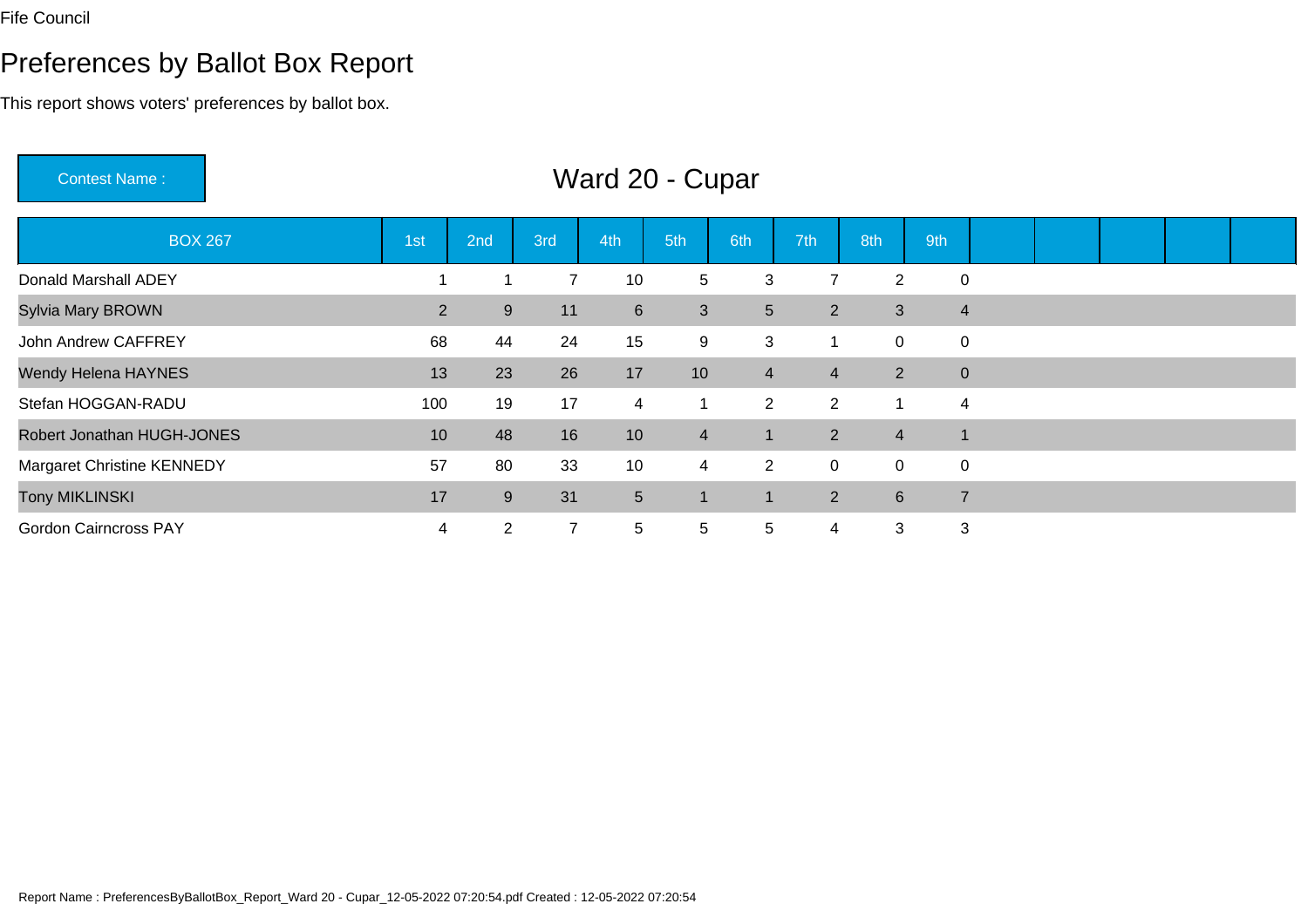### Preferences by Ballot Box Report

This report shows voters' preferences by ballot box.

Contest Name : Ward 20 - CuparBOX 268 1st 2nd 3rd 4th 5th 6th 7th 8th 9th Donald Marshall ADEY1 1 1 2 8 10 7 5 8 7 5 1 Sylvia Mary BROWNN 3 8 7 5 7 8 5 2 4 John Andrew CAFFREY <sup>56</sup> <sup>56</sup> <sup>31</sup> <sup>17</sup> <sup>6</sup> <sup>1</sup> <sup>1</sup> <sup>4</sup> <sup>0</sup> Wendy Helena HAYNESS 17 22 35 21 11 4 9 1 0 Stefan HOGGAN-RADUU
106 24 9 5 3 0 1 3 4 Robert Jonathan HUGH-JONESS 14 52 13 11 9 1 1 5 2 Margaret Christine KENNEDYY 5 69 77 34 9 5 3 0 0 0 0 Tony MIKLINSKI<u>1. In the second contract of the second contract of the second contract of the second contract of the second con</u> <sup>10</sup> <sup>27</sup> <sup>8</sup> <sup>2</sup> <sup>3</sup> <sup>2</sup> <sup>4</sup> <sup>11</sup> Gordon Cairncross PAY

Y 2 13 7 9 5 6 5 3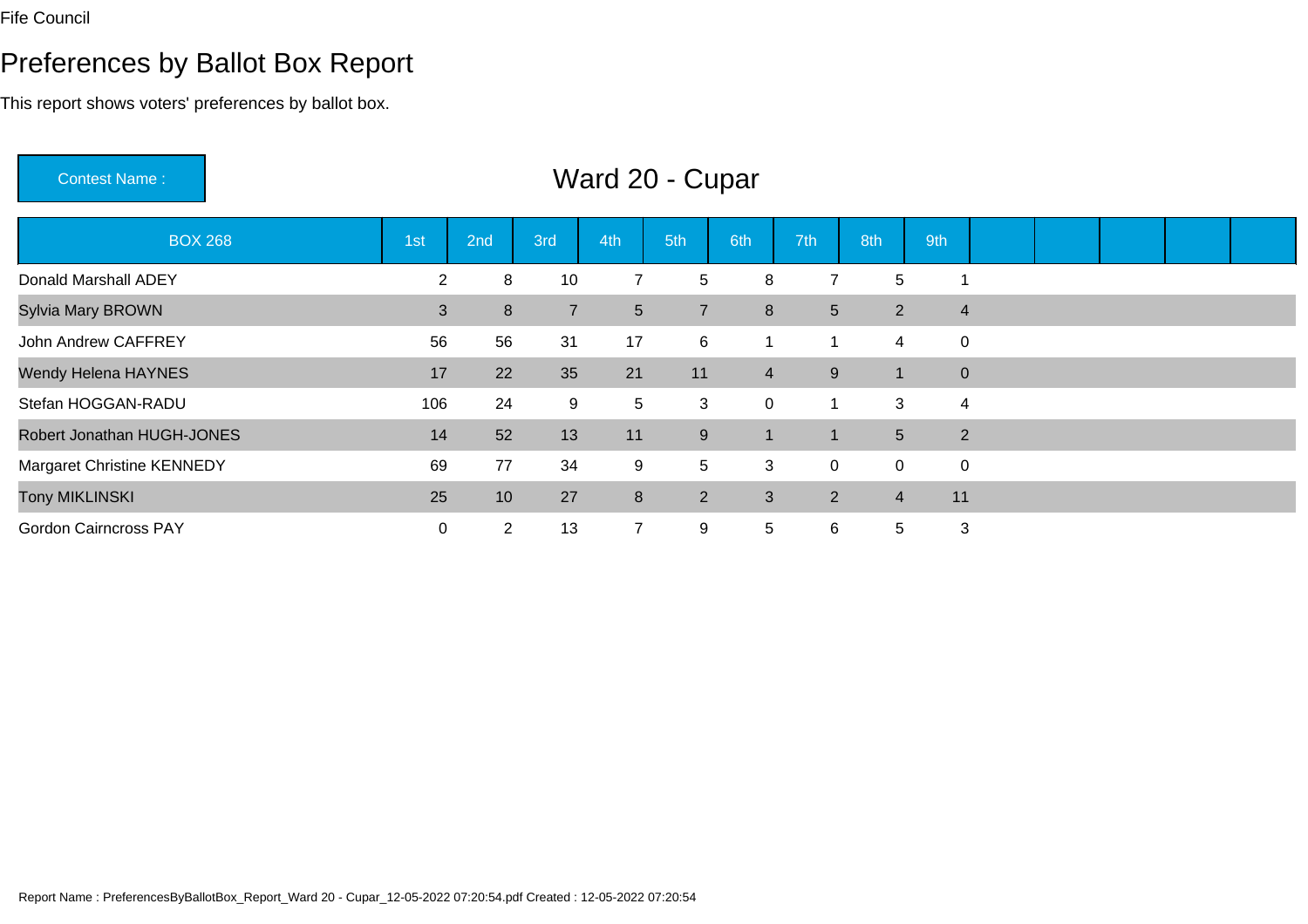# Preferences by Ballot Box Report

This report shows voters' preferences by ballot box.

Contest Name :

# Ward 20 - Cupar

| <b>BOX 269</b>                    | 1st       | 2nd             | 3rd            | 4th            | 5th             | 6th            | 7th            | 8th            | 9th              |  |  |  |
|-----------------------------------|-----------|-----------------|----------------|----------------|-----------------|----------------|----------------|----------------|------------------|--|--|--|
| Donald Marshall ADEY              | 2         | 4               | 10             | 11             | 8               | 14             | 3              | 2              | $\mathbf 0$      |  |  |  |
| Sylvia Mary BROWN                 |           | $\overline{7}$  | $6\phantom{1}$ | $\overline{4}$ | $\mathbf{3}$    | 1              | 5 <sup>5</sup> | $6^{\circ}$    | 11               |  |  |  |
| John Andrew CAFFREY               | 75        | 81              | 45             | 12             | $5\overline{)}$ | 3              | 3              | 0              |                  |  |  |  |
| Wendy Helena HAYNES               | 12        | 15              | 38             | 18             | 16              | 6              | $\overline{4}$ | $\mathbf 1$    |                  |  |  |  |
| Stefan HOGGAN-RADU                | 87        | 23              | 19             | 1              | $\overline{2}$  | $\overline{2}$ | 1              |                |                  |  |  |  |
| Robert Jonathan HUGH-JONES        | 14        | 50              | 14             | 11             | $\overline{4}$  | $5\phantom{.}$ |                | $\overline{4}$ | $\mathbf 0$      |  |  |  |
| <b>Margaret Christine KENNEDY</b> | 93        | 102             | 38             | 12             | $\overline{2}$  | 3              | 1              |                | $\boldsymbol{0}$ |  |  |  |
| <b>Tony MIKLINSKI</b>             | 42        | 15 <sub>1</sub> | 40             | $6\phantom{1}$ | $\overline{0}$  | $\mathbf 0$    | -1             | 10             | 10               |  |  |  |
| <b>Gordon Cairncross PAY</b>      | $\pmb{0}$ | 4               | 5              | 8              | 11              | 4              | 12             | $\overline{2}$ |                  |  |  |  |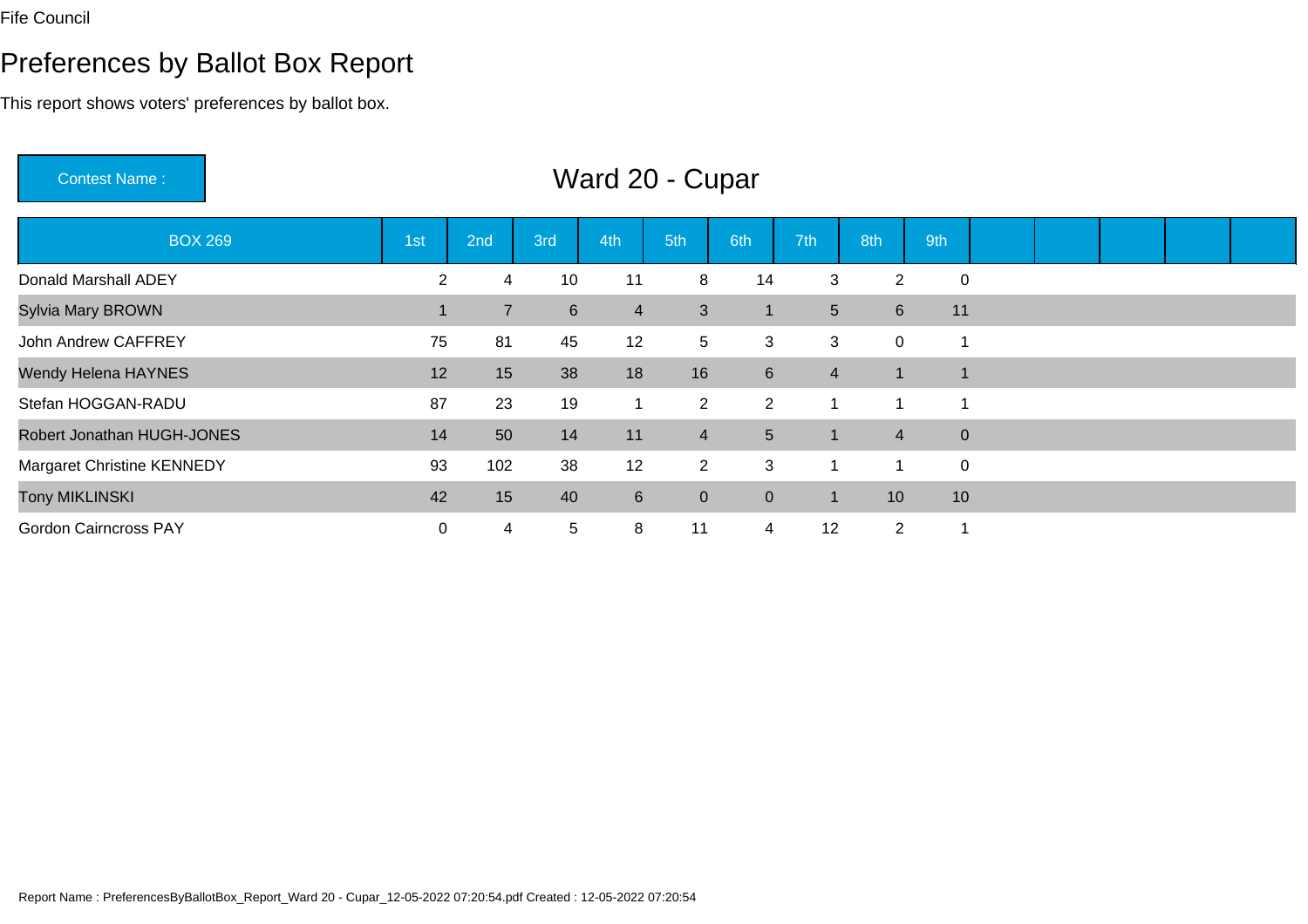### Preferences by Ballot Box Report

This report shows voters' preferences by ballot box.

Contest Name : Ward 20 - CuparBOX 270 1st 2nd 3rd 4th 5th 6th 7th 8th 9th Donald Marshall ADEY <sup>0</sup> <sup>5</sup> <sup>7</sup> <sup>9</sup> <sup>11</sup> <sup>15</sup> <sup>7</sup> <sup>2</sup> <sup>2</sup> Sylvia Mary BROWN <sup>1</sup> <sup>1</sup> <sup>14</sup> <sup>6</sup> <sup>7</sup> <sup>6</sup> <sup>5</sup> <sup>7</sup> <sup>7</sup> John Andrew CAFFREY <sup>95</sup> <sup>79</sup> <sup>40</sup> <sup>16</sup> <sup>8</sup> <sup>4</sup> <sup>2</sup> <sup>0</sup> <sup>0</sup> Wendy Helena HAYNES8 17 42 29 12 7 5 1 0 Stefan HOGGAN-RADUU 3 90 12 13 7 2 1 0 4 9 Robert Jonathan HUGH-JONESS 15 46 32 9 8 4 4 5 2 Margaret Christine KENNEDY <sup>97</sup> <sup>129</sup> <sup>25</sup> <sup>9</sup> <sup>0</sup> <sup>1</sup> <sup>4</sup> <sup>2</sup> <sup>1</sup> Tony MIKLINSKI 34 <sup>13</sup> <sup>40</sup> <sup>12</sup> <sup>2</sup> <sup>3</sup> <sup>2</sup> <sup>7</sup> <sup>10</sup> Gordon Cairncross PAY1 5 9 5 10 6 10 8 2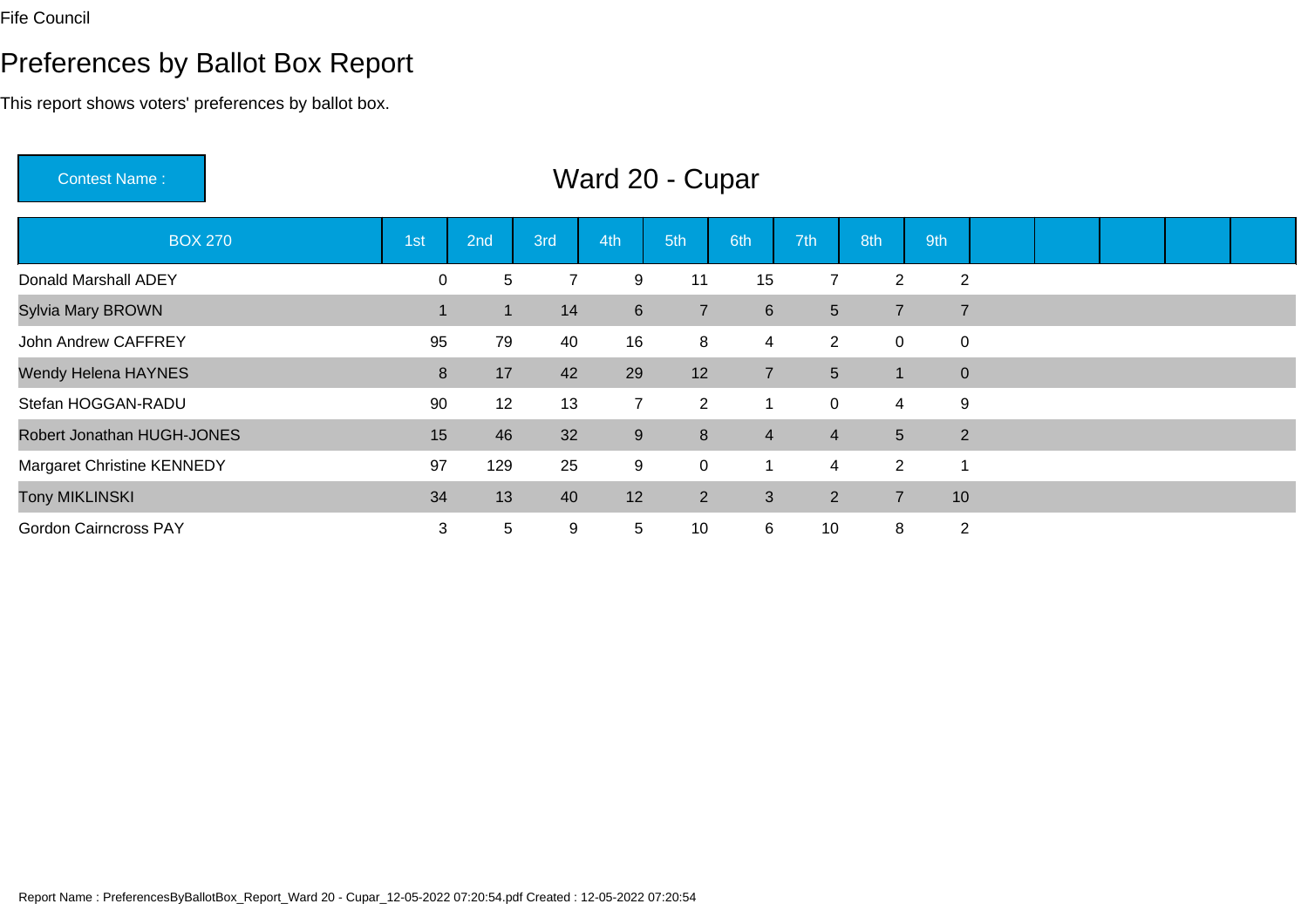### Preferences by Ballot Box Report

This report shows voters' preferences by ballot box.

Robert Jonathan HUGH-JONES

Margaret Christine KENNEDY

Tony MIKLINSKI

Gordon Cairncross PAY

Contest Name : Ward 20 - CuparBOX 271 1st 2nd 3rd 4th 5th 6th 7th 8th 9th Donald Marshall ADEY1 4 10 9 12 7 7 3 1 Sylvia Mary BROWNN 10 3 1 7 3 10 5 John Andrew CAFFREY1 74 96 40 17 8 4 0 5 0 Wendy Helena HAYNES5 20 46 21 7 5 9 1 0 Stefan HOGGAN-RADUU
105 16 20 5 0 1 2 0 7

S 1 14 66 31 18 6 5 1 3 0

<sup>10</sup> <sup>42</sup> <sup>6</sup> <sup>1</sup> <sup>1</sup> <sup>3</sup> <sup>3</sup> <sup>19</sup>

110 116 36 6 6 2 7 2 1

1 2 16 12 11 8 5 7 1

 $\blacksquare$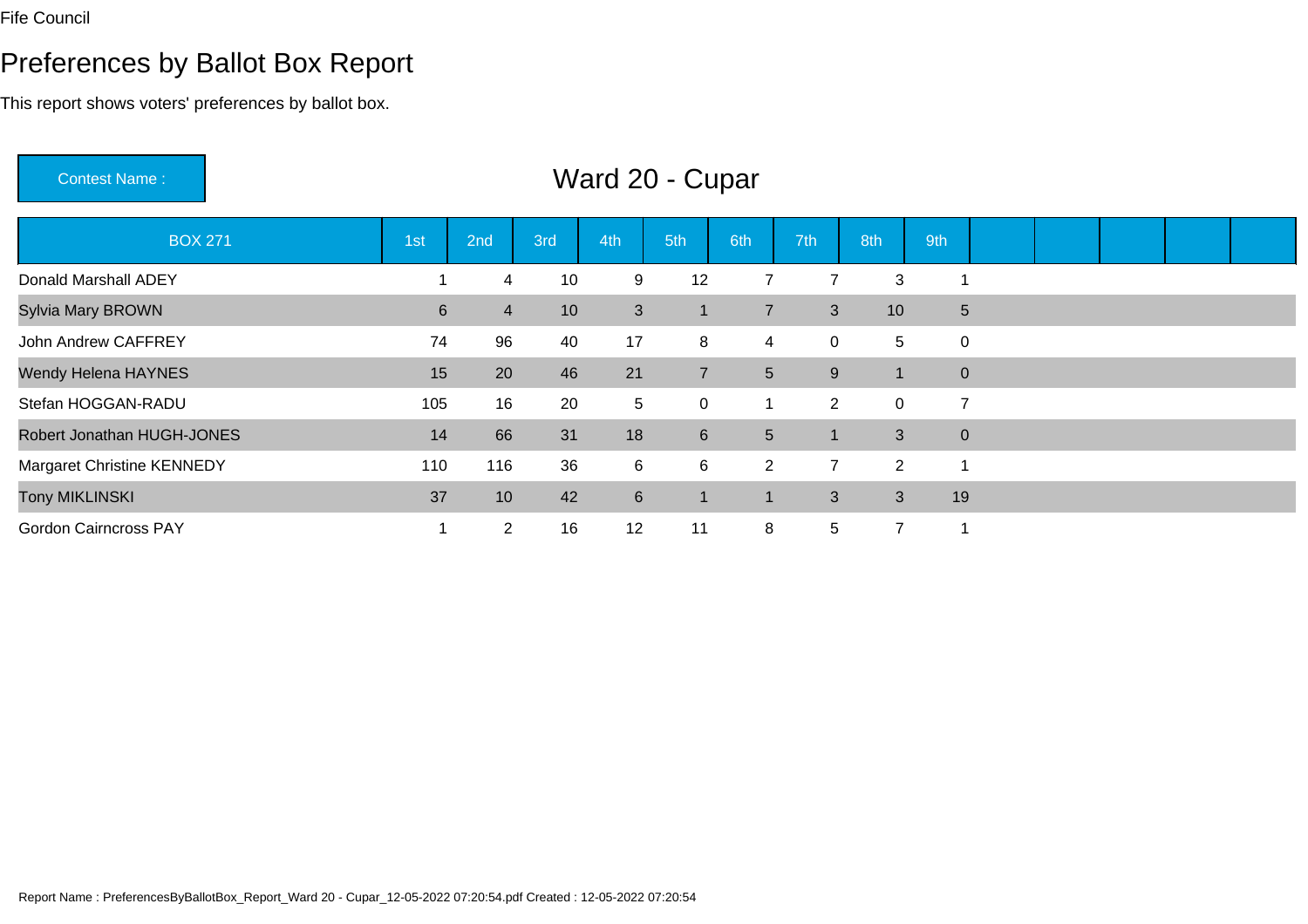### Preferences by Ballot Box Report

This report shows voters' preferences by ballot box.

Contest Name : Ward 20 - CuparBOX 272 1st 2nd 3rd 4th 5th 6th 7th 8th 9th Donald Marshall ADEYY 1 4 4 12 10 6 7 7 1 3 Sylvia Mary BROWNN 2006 1 2006 1 2006 1 2006 1 2007 1 2007 1 2008 1 2008 1 2008 1 2008 1 2008 1 2008 1 2008 1 2008 1 2008 1 200<br>Note 10:00:00 1 2008 1 2008 1 2008 1 2008 1 2008 1 2008 1 2008 1 2008 1 2008 1 2008 1 2008 1 2008 1 2008 1 200 John Andrew CAFFREY1 133 58 12 3 9 1 0 0 0 m Wendy Helena HAYNESS 30 44 40 16 3 5 0 1 Stefan HOGGAN-RADUU 39 25 15 10 4 2 0 4 6 Robert Jonathan HUGH-JONESS 14 53 31 10 7 2 3 2 3 Margaret Christine KENNEDY <sup>158</sup> <sup>69</sup> <sup>32</sup> <sup>13</sup> <sup>4</sup> <sup>2</sup> <sup>4</sup> <sup>0</sup> <sup>1</sup> Tony MIKLINSKI $\blacksquare$  <sup>22</sup> <sup>41</sup> <sup>8</sup> <sup>3</sup> <sup>2</sup> <sup>3</sup> <sup>10</sup> <sup>4</sup> Gordon Cairncross PAY0 4 12 10 9 9 5 4 0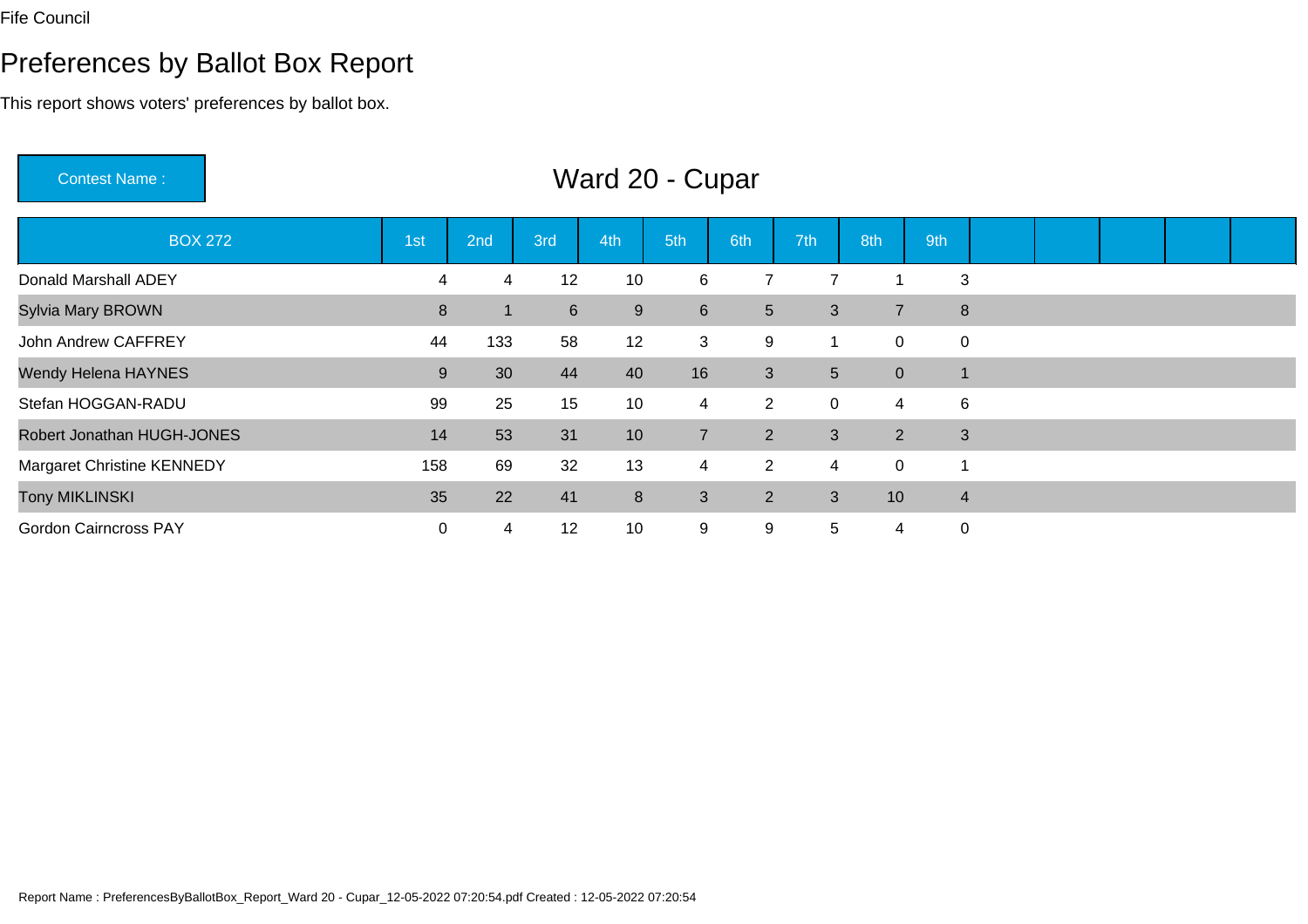### Preferences by Ballot Box Report

This report shows voters' preferences by ballot box.

Contest Name : Ward 20 - CuparBOX 273 1st 2nd 3rd 4th 5th 6th 7th 8th 9th Donald Marshall ADEY1 12 10 7 13 3 2 Sylvia Mary BROWNN 13 9 6 6 7 10 11 John Andrew CAFFREY <sup>41</sup> <sup>130</sup> <sup>50</sup> <sup>16</sup> <sup>15</sup> <sup>4</sup> <sup>1</sup> <sup>0</sup> <sup>0</sup> Wendy Helena HAYNESS 16 23 46 20 18 4 5 2 0 Stefan HOGGAN-RADUU 106 38 17 4 5 1 0 1 7 Robert Jonathan HUGH-JONESS 38 72 35 21 6 2 4 3 0 Margaret Christine KENNEDY166 67 38 19 4 3 3 1 0 Tony MIKLINSKI 36 <sup>18</sup> <sup>38</sup> <sup>2</sup> <sup>4</sup> <sup>5</sup> <sup>2</sup> <sup>10</sup> <sup>10</sup> Gordon Cairncross PAYY 2 0 4 12 9 4 13 5 7 3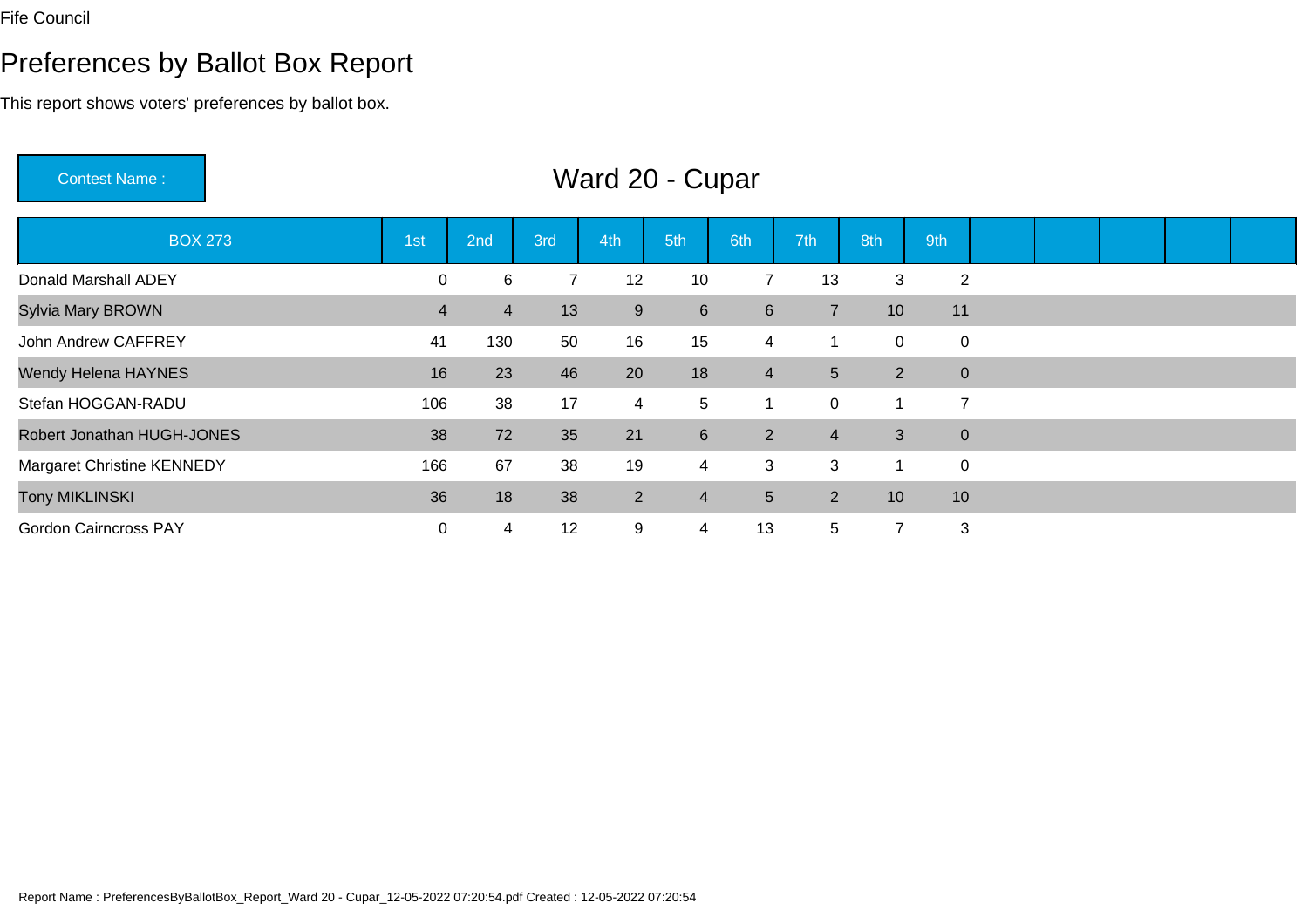### Preferences by Ballot Box Report

This report shows voters' preferences by ballot box.

Contest Name : Ward 20 - CuparBOX 275, 274 1st 2nd 3rd 4th 5th 6th 7th 8th 9th Donald Marshall ADEY1 2 11 10 7 7 8 3 0 Sylvia Mary BROWNN 3 3 5 3 5 10 7 6 3 3 John Andrew CAFFREY1 56 94 45 16 5 2 4 0 0 Wendy Helena HAYNES5 12 21 42 26 9 11 3 0 0 Stefan HOGGAN-RADUU 68 11 11 4 3 1 4 2 6 Robert Jonathan HUGH-JONES20 41 28 12 6 0 2 6 0 Margaret Christine KENNEDY109 89 41 7 0 2 0 4 0 Tony MIKLINSKI $\blacksquare$  <sup>25</sup> <sup>38</sup> <sup>8</sup> <sup>1</sup> <sup>4</sup> <sup>0</sup> <sup>5</sup> <sup>9</sup> Gordon Cairncross PAYY 2 3 4 9 8 4 7 3 6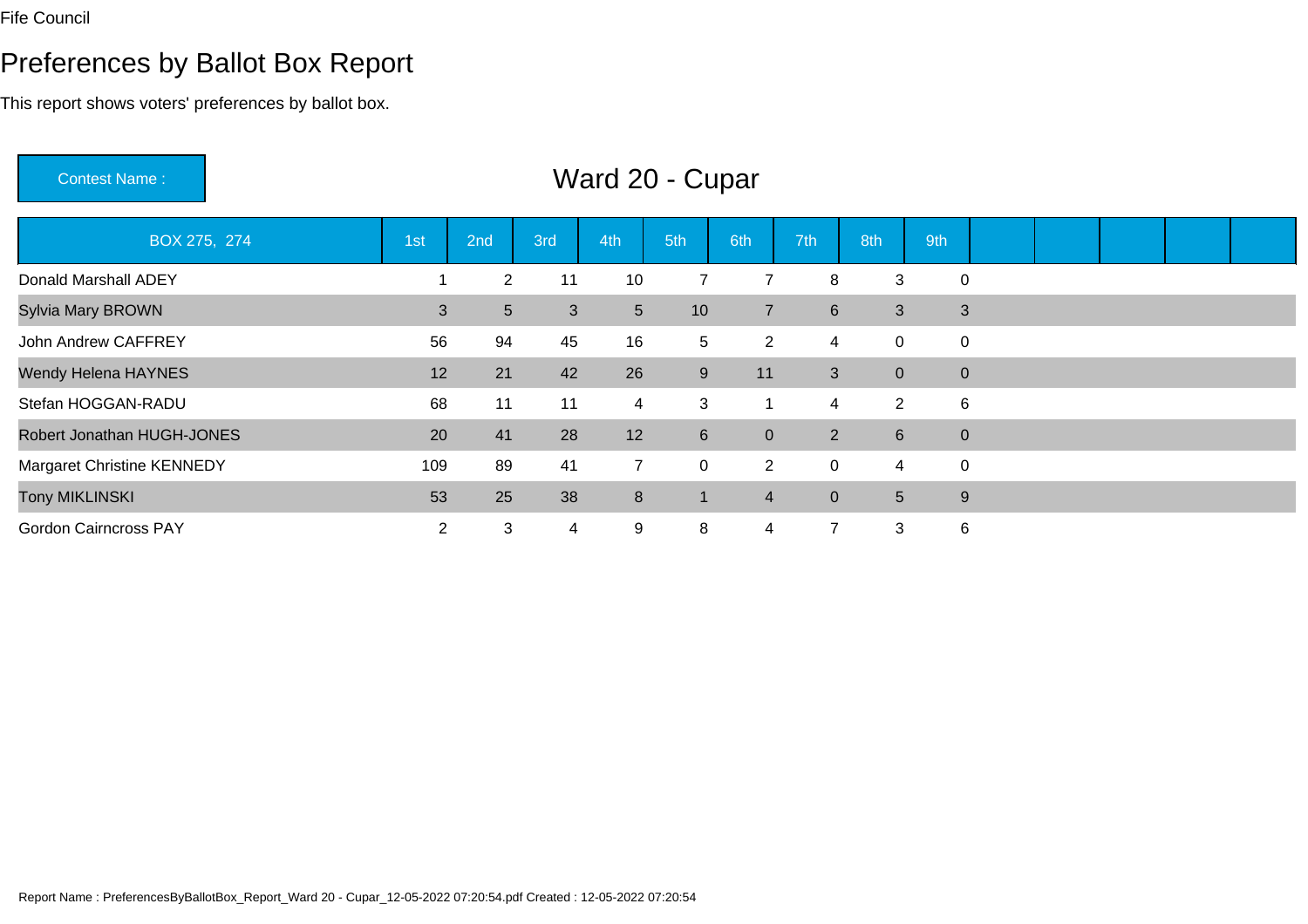### Preferences by Ballot Box Report

This report shows voters' preferences by ballot box.

Contest Name : Ward 20 - CuparPV020 127 1st 2nd 3rd 4th 5th 6th 7th 8th 9th Donald Marshall ADEY <sup>6</sup> <sup>9</sup> <sup>23</sup> <sup>15</sup> <sup>8</sup> <sup>9</sup> <sup>10</sup> <sup>6</sup> <sup>3</sup> Sylvia Mary BROWNN 13 16 8 10 5 4 7 John Andrew CAFFREY <sup>93</sup> <sup>175</sup> <sup>72</sup> <sup>15</sup> <sup>9</sup> <sup>4</sup> <sup>0</sup> <sup>2</sup> <sup>0</sup> Wendy Helena HAYNES5 5 3 3 3 3 4 5 5 5 5 5 7 2 3 4 5 5 7 5 7 5  $\sqrt{3}$  5 7  $\sqrt{3}$  5  $\sqrt{3}$  5  $\sqrt{3}$  5  $\sqrt{3}$  5  $\sqrt{3}$  5  $\sqrt{3}$  5  $\sqrt{3}$  5  $\sqrt{3}$  5  $\sqrt{3}$  5  $\sqrt{3}$  5  $\sqrt{3}$  5  $\sqrt{3}$  5  $\sqrt{3}$  5  $\sqrt{3}$  5  $\sqrt{3}$  5  $\sqrt{3}$  5  $\sqrt{3}$ Stefan HOGGAN-RADUU 106 32 16 8 6 2 3 3 16 Robert Jonathan HUGH-JONESS 16 53 31 12 10 3 6 11 4 Margaret Christine KENNEDY <sup>211</sup> <sup>127</sup> <sup>45</sup> <sup>12</sup> <sup>7</sup> <sup>4</sup> <sup>2</sup> <sup>2</sup> <sup>3</sup> Tony MIKLINSKI $\blacksquare$  <sup>35</sup> <sup>57</sup> <sup>10</sup> <sup>4</sup> <sup>3</sup> <sup>4</sup> <sup>6</sup> <sup>7</sup> Gordon Cairncross PAY<sup>3</sup> <sup>14</sup> <sup>12</sup> <sup>14</sup> <sup>11</sup> <sup>11</sup> <sup>13</sup> <sup>4</sup> <sup>3</sup>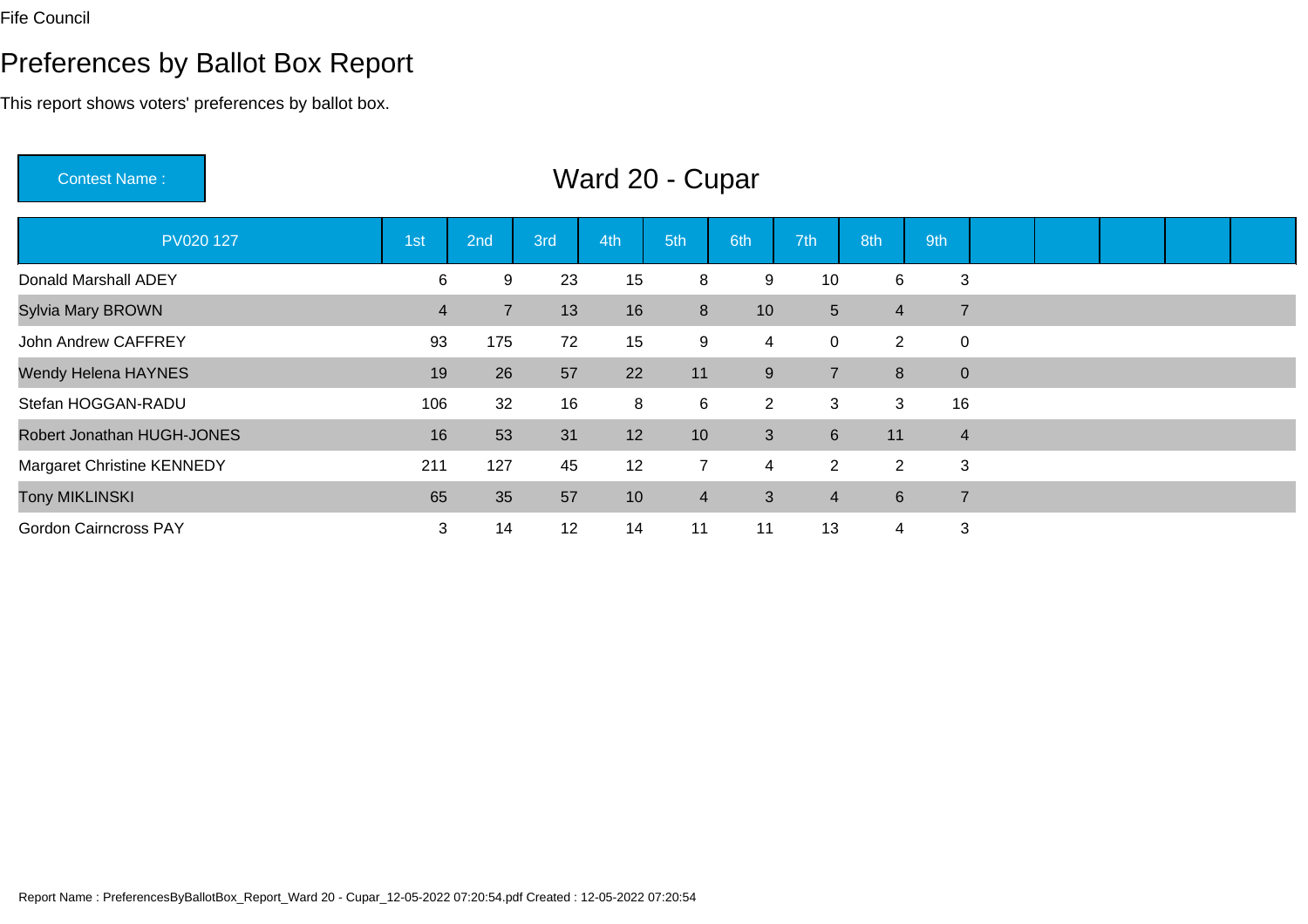### Preferences by Ballot Box Report

This report shows voters' preferences by ballot box.

Contest Name : Ward 20 - CuparPV020 128 1st 2nd 3rd 4th 5th 6th 7th 8th 9th Donald Marshall ADEYThe contract to the contract to the contract to the contract to the contract to the contract to the contract t<br>The contract to the contract to the contract of the contract of the contract of the contract of the contract t<br> Sylvia Mary BROWNN 5 5 3 11 2 3 5 4 8 5 John Andrew CAFFREY <sup>95</sup> <sup>159</sup> <sup>54</sup> <sup>9</sup> <sup>1</sup> <sup>2</sup> <sup>2</sup> <sup>0</sup> <sup>0</sup> Wendy Helena HAYNESS 11 19 48 21 10 6 6 1 1 Stefan HOGGAN-RADUU
106 24 23 7 4 1 0 5 5 Robert Jonathan HUGH-JONESS 11 62 32 15 8 1 3 3 3 Margaret Christine KENNEDY**201 128 31 4 3 4 0 0 0** Tony MIKLINSKI1 62 2 26 65 8 2 2 2 4 6 Gordon Cairncross PAY<sup>3</sup> <sup>8</sup> <sup>17</sup> <sup>16</sup> <sup>9</sup> <sup>3</sup> <sup>6</sup> <sup>1</sup> <sup>1</sup>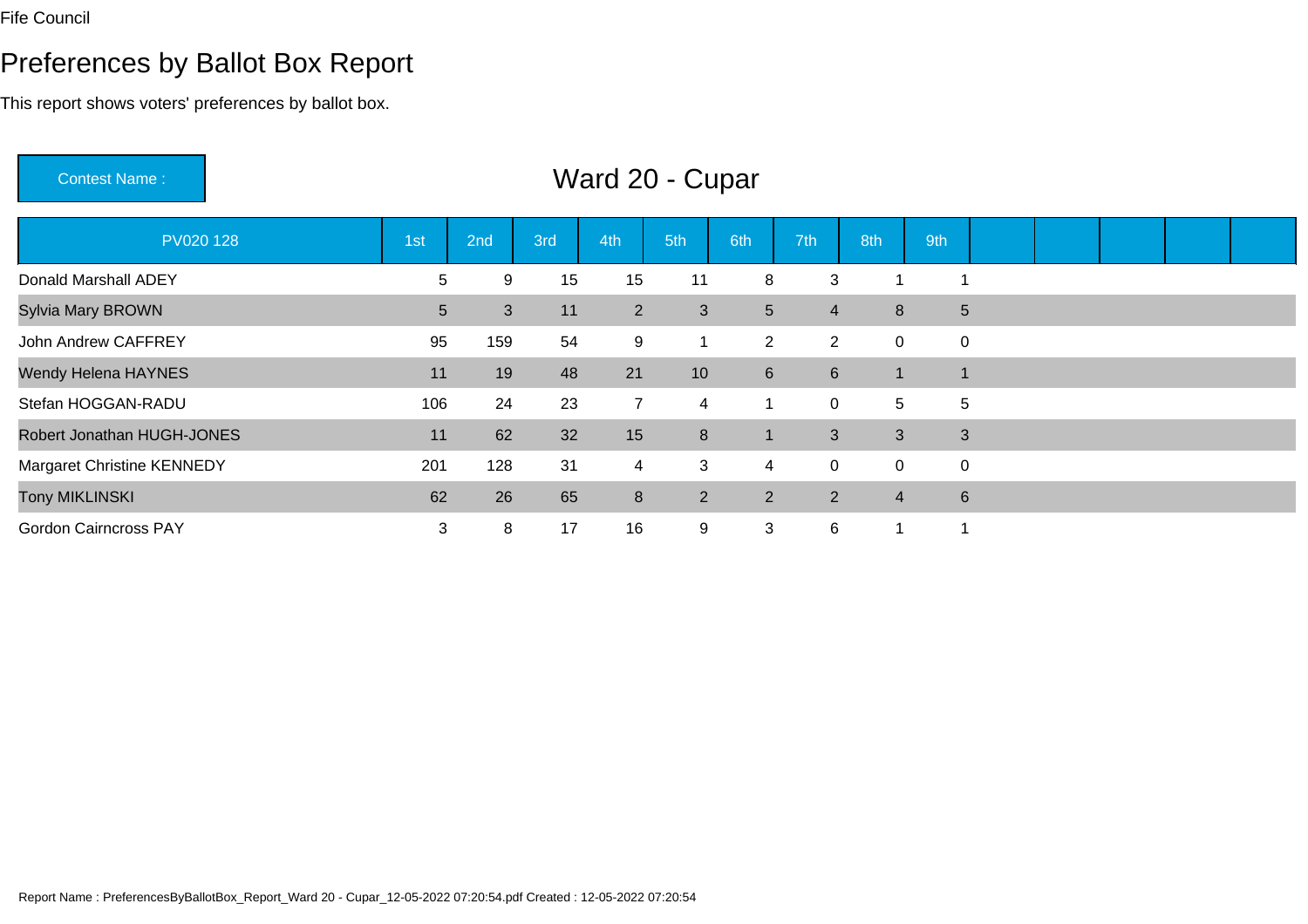### Preferences by Ballot Box Report

This report shows voters' preferences by ballot box.

Contest Name : Ward 20 - CuparPV020 129 1st 2nd 3rd 4th 5th 6th 7th 8th 9th Donald Marshall ADEY <sup>3</sup> <sup>10</sup> <sup>17</sup> <sup>18</sup> <sup>8</sup> <sup>11</sup> <sup>8</sup> <sup>6</sup> <sup>2</sup> Sylvia Mary BROWNN 11 9 10 5 8 7 7 12 5 John Andrew CAFFREY <sup>87</sup> <sup>151</sup> <sup>71</sup> <sup>17</sup> <sup>3</sup> <sup>7</sup> <sup>5</sup> <sup>1</sup> <sup>1</sup> Wendy Helena HAYNES5 18 15 18 40 18 17 8 5 10 4 Stefan HOGGAN-RADUU 117 23 25 5 2 1 0 1 13 Robert Jonathan HUGH-JONESS 17 71 33 12 10 2 10 3 0 Margaret Christine KENNEDY <sup>183</sup> <sup>132</sup> <sup>53</sup> <sup>12</sup> <sup>3</sup> <sup>2</sup> <sup>4</sup> <sup>1</sup> <sup>3</sup> Tony MIKLINSKI $\blacksquare$  <sup>31</sup> <sup>45</sup> <sup>9</sup> <sup>3</sup> <sup>6</sup> <sup>7</sup> <sup>4</sup> <sup>14</sup> Gordon Cairncross PAY<sup>4</sup> <sup>7</sup> <sup>14</sup> <sup>12</sup> <sup>16</sup> <sup>12</sup> <sup>7</sup> <sup>8</sup> <sup>3</sup>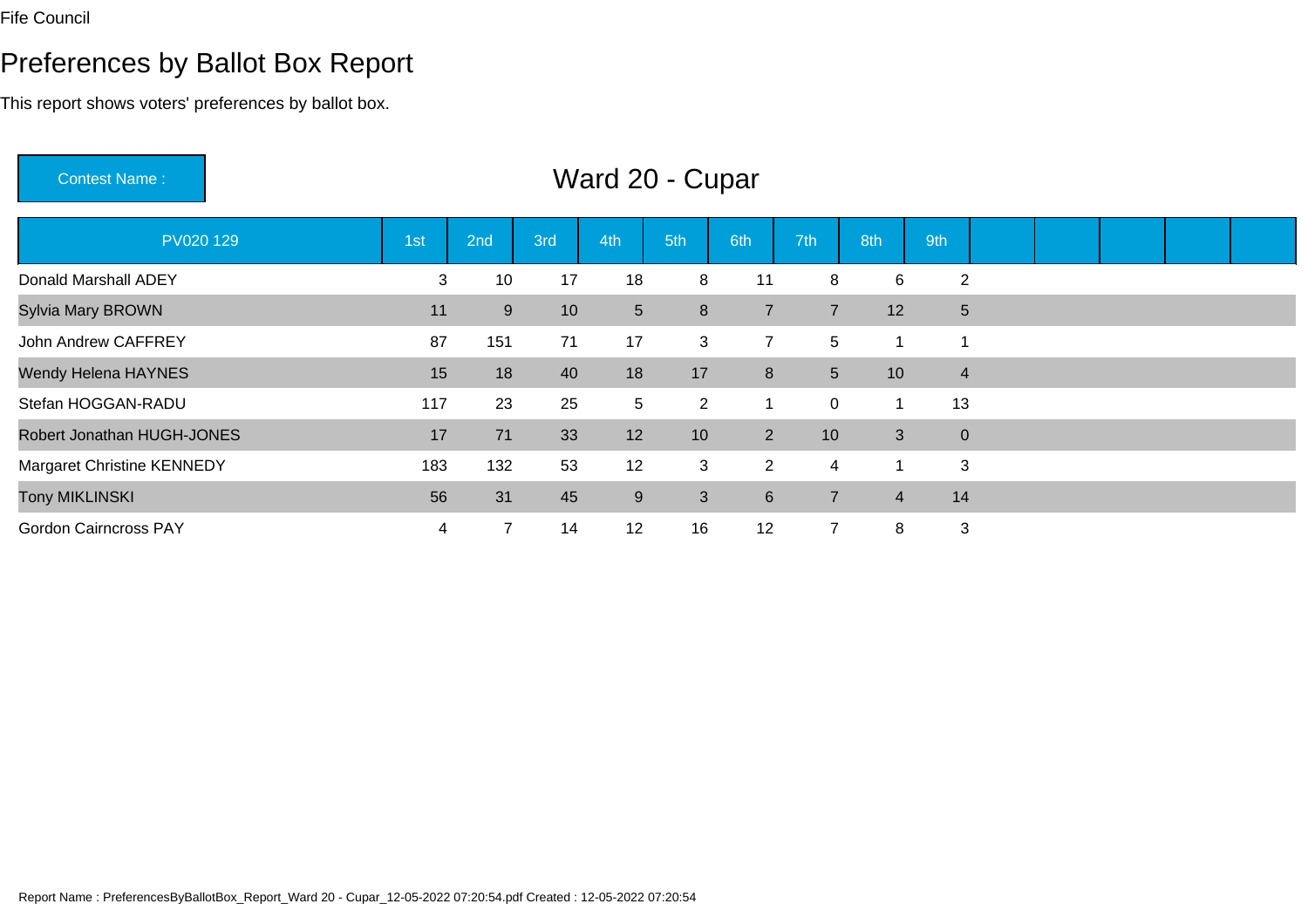### Preferences by Ballot Box Report

This report shows voters' preferences by ballot box.

Contest Name : Ward 20 - CuparPV020 130 1st 2nd 3rd 4th 5th 6th 7th 8th 9th Donald Marshall ADEY <sup>2</sup> <sup>9</sup> <sup>12</sup> <sup>9</sup> <sup>12</sup> <sup>11</sup> <sup>7</sup> <sup>2</sup> <sup>0</sup> Sylvia Mary BROWNN 10 10 4 4 10 6 7 John Andrew CAFFREY <sup>76</sup> <sup>154</sup> <sup>56</sup> <sup>10</sup> <sup>13</sup> <sup>3</sup> <sup>3</sup> <sup>0</sup> <sup>0</sup> Wendy Helena HAYNES5 12 18 42 30 12 7 3 5 0 Stefan HOGGAN-RADUU 3 1 1 7 2 Robert Jonathan HUGH-JONESS 22 54 39 21 5 2 5 1 3 Margaret Christine KENNEDY174 131 46 12 3 0 2 0 0 Tony MIKLINSKI 78 <sup>22</sup> <sup>55</sup> <sup>7</sup> <sup>1</sup> <sup>1</sup> <sup>2</sup> <sup>9</sup> <sup>14</sup> Gordon Cairncross PAY<sup>6</sup> <sup>6</sup> <sup>12</sup> <sup>6</sup> <sup>13</sup> <sup>16</sup> <sup>6</sup> <sup>1</sup> <sup>2</sup>